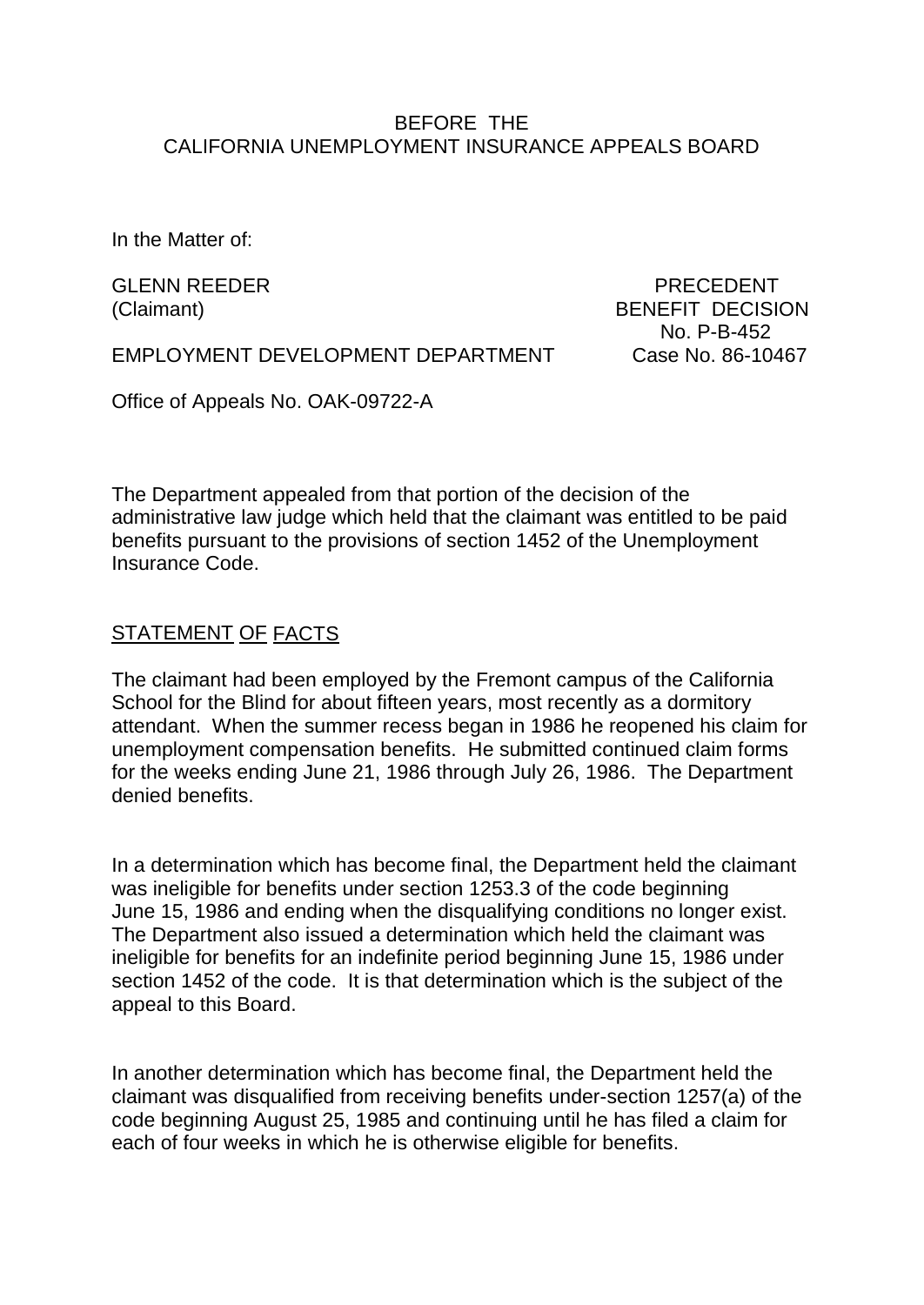The Department agrees the claimant would be entitled to benefits for the weeks ending June 21, 1986 through July 26, 1986 if he were not ineligible and disqualified for those weeks under sections 1253.3 and 1257(a) of the code.

# REASONS FOR DECISION

Section 140, Part 1, Division 1, Unemployment Insurance Code, states, "Unemployment compensation benefits refers to benefits payable under Part 1 of this division."

Section 1251 of the code states, "Unemployment compensation benefits are payable from the Unemployment Fund to unemployed individuals who are eligible under this part [Part 1]."

Section 1253.3 of the code generally provides that unemployment compensation benefits based on work performed for an educational institution are not payable during a school recess period when an individual has reasonable assurance of returning to such work following the recess period.

Chapter 5.5 of Part 1, Division 1, Unemployment Insurance Code, is entitled "BETWEEN TERMS UNEMPLOYMENT COMPENSATION FOR NONPROFESSIONAL EMPLOYEES OF STATE SPECIAL SCHOOLS."

Section 1451 of Chapter 5.5 states:

"Nonprofessional employees of the Fremont and Riverside campuses of the California School for the Deaf, the Fremont campus of the California School for the Blind, and the diagnostic schools for the neurologically handicapped located in Los Angeles, San Francisco, and Fresno, shall be eligible for benefits provided by this chapter, on the same terms and conditions as are specified by this part, Part 3 (commencing with Section 3501), and Part 4 (commencing with Section 4001), for all other individuals, except where inconsistent with the provisions of this chapter. Except where inconsistent with the provisions of this chapter, the provisions of this division and authorized regulations shall apply to any matter arising pursuant to this chapter."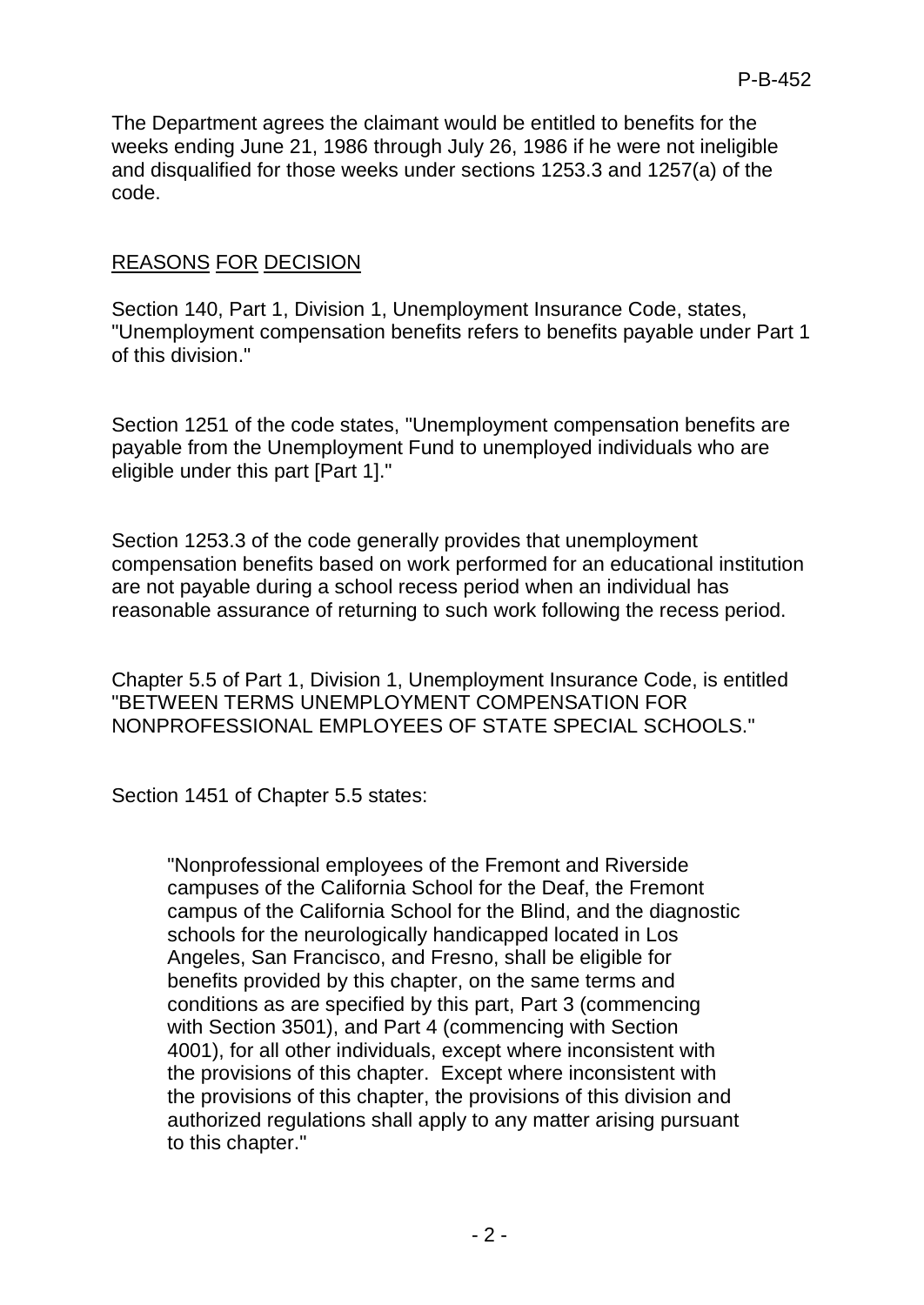"Notwithstanding Section 1253.3, between terms unemployment compensation benefits are payable by the Controller, from funds appropriated for support of the State Department of Education and allocated to the state special schools, upon authorization by the Employment Development Department to individuals who are eligible to receive these benefits under this chapter. These benefits shall only be paid for weeks of unemployment occurring between school terms and during an established and customary vacation period or holiday recess when other benefits are denied solely by reason of Section 1253.3."

From the above we conclude that between terms unemployment compensation benefits are a special type of unemployment compensation benefits payable to persons like the claimant who are nonprofessional employees of the California special schools during the summer recess when they are ineligible for regular unemployment compensation benefits. The special benefits are payable, however, only if the claimant is ineligible for regular benefits solely by reason of section 1253.3 of the code.

The claimant in this case is not ineligible for regular benefits solely by reason of section 1253.3 so long as he is also disqualified pursuant to section 1257(a) of the code and the special benefits are not payable during such time. The question presented is whether or not the claimant can serve a disqualification under section 1257(a) while ineligible for benefits under section 1253.3.

Section 1257(a), Unemployment Insurance Code, provides an individual is disqualified for benefits if the individual wilfully made a false statement or representation, with actual knowledge of the falsity thereof, or wilfully failed to report a material fact to obtain unemployment benefits.

Section 1260(c) of the code provides: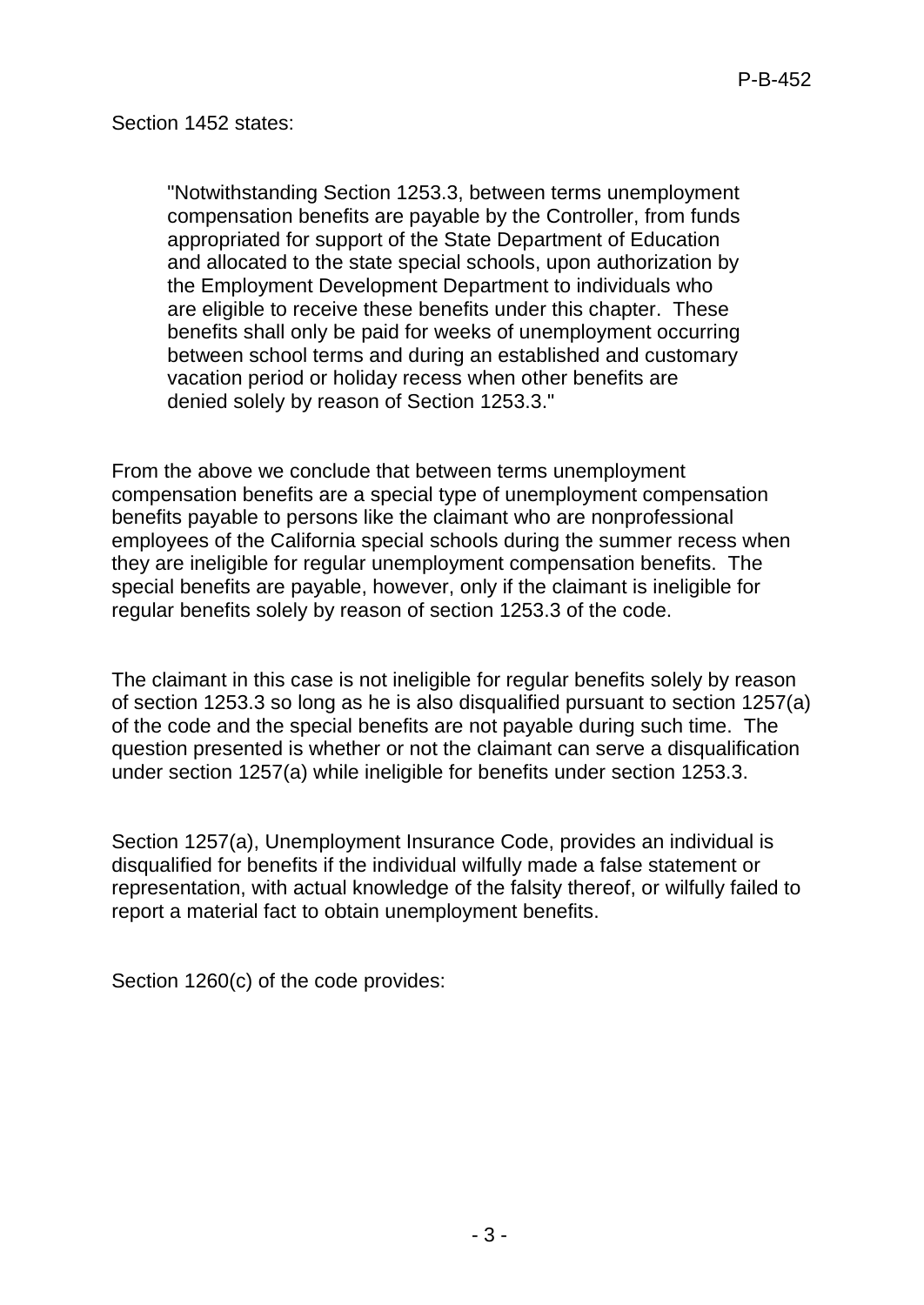"An individual disqualified under subdivision (a) of Section 1257, under a determination transmitted to him by the department, is ineligible to receive unemployment compensation benefits for the week in which the determination is mailed to or personally served upon him, or any subsequent week, for which he is first otherwise in all respects eligible for unemployment compensation benefits and for not more than nine subsequent weeks for which he is otherwise in all respects eligible for unemployment compensation benefits. No disqualification under this subdivision shall be applied to any week if all or any portion of the week is beyond the three-year period next succeeding the date of the mailing or personal service of the determination. This subdivision shall not apply to an individual prosecuted under Section 2101."

From sections 1257(a) and 1260(c) of the code we discern the Legislature's intent to impose a penalty upon those claimants who are not forthright with the Department by denying them unemployment compensation benefits for a maximum of ten weeks in which they would otherwise be eligible for benefits.

The special benefits payable under sections 1451 and 1452 of the code are payable from a different source than are regular benefits. However, they are truly unemployment compensation benefits as they are payable under Part 1, Division 1, of the code.

Here, but for the disqualification under sections 1257(a) and 1260(c) of the code, the claimant would have been eligible for the special unemployment compensation benefits provided for by sections 1451 and 1452 of the code for the weeks ending June 21, 1986 through July 12, 1986 because he would have been ineligible for regular benefits solely by reason of section 1253.3. That is, the claimant was denied unemployment compensation benefits he otherwise would have received because he was disqualified pursuant to sections 1257(a) and 1260(c). In our opinion such denial effected the penalty intended by the Legislature and satisfied the four-week disqualification imposed under those sections with the week ending July 12, 1986.

Accordingly, the claimant is not ineligible for benefits under section 1452 of the code based upon an unserved disqualification pursuant to code sections 1257(a) and 1260(c) beginning July 13, 1986.